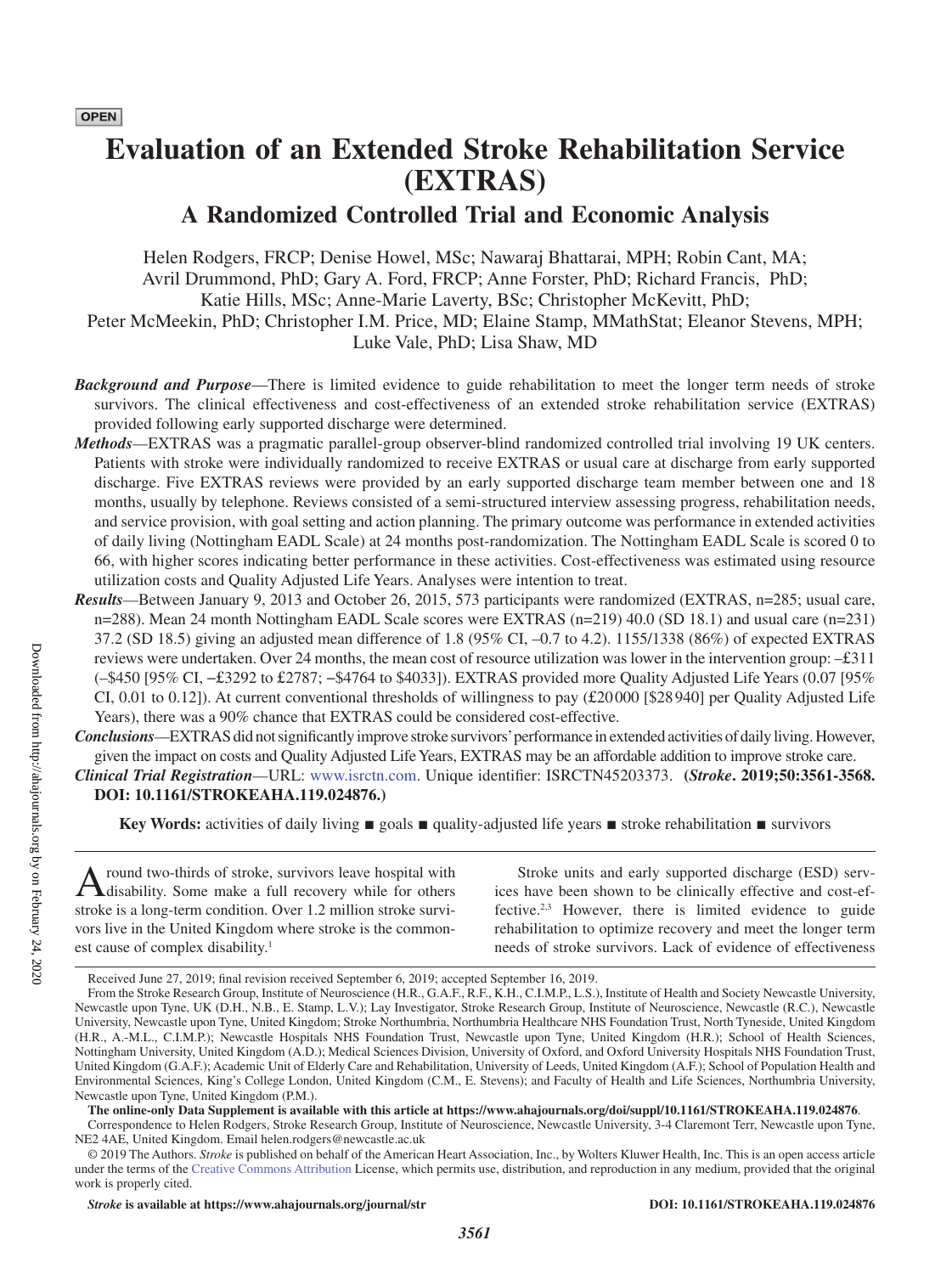has meant that provision of longer term stroke care remains a low priority for those who are responsible for funding the development of new services and as a result service development has lagged behind developments for acute care and early rehabilitation. Provision of longer term services beyond ESD are limited and vary across the United Kingdom,<sup>4,5</sup> and many stroke survivors feel marginalized in the longer term by health and social services.<sup>6</sup> This study evaluated a new longer term community stroke rehabilitation service which commenced when routine ESD ended.

# **Methods**

### **Study Design**

The methods of the extended stroke rehabilitation service (EXTRAS) trial have been reported previously.7 The study was a parallel-group observer-blind multicenter individually randomized controlled trial which took place in 19 UK National Health Service (NHS) study centers. All study centers had an ESD service comprising a multidisciplinary stroke team which provided rehabilitation in the community, commencing within 48 hours of discharge from hospital. Ethical approval was granted by the National Research Ethics Committee.

We will make anonymized data from this research project available to the scientific community with as few restrictions as feasible, while retaining exclusive use until the publication of major outputs. Those interested in accessing data should contact the corresponding author.

#### **Participants**

Adults with a new stroke (first-ever or recurrent) were eligible to take part if they received ESD and were able to participate in a rehabilitation program focussing on extended activities of daily living. Participants provided written consent. Aphasia friendly study materials were available for patients with communication difficulties. Patients lacking capacity to consent could be included if a consultee agreed to their enrollment and was prepared to assist with study processes.

#### **Randomization and Blinding**

Randomization to a study group took place at discharge from routine ESD using an online web-based service. Stratification by study center was used, and permuted block sequences assigned participants to intervention or control in a 1:1 ratio. Due to the nature of the intervention, patients, carers, and staff providing EXTRAS could not be blinded to study group. However, outcome data were intended to be collected by a blinded researcher, and any unblinding was recorded.

#### **Intervention**

The extended stroke rehabilitation service sought to help individuals to maximize their recovery and adjust to their residual disability in the context of their day to day activities. A senior member of the ESD team provided 5 structured reviews at 1, 3, 6, 12, and 18 months post-ESD. Most reviews were intended to be conducted by telephone and covered issues identified in a national survey of patient needs<sup>8</sup> and other literature: mobility; personal care; mealtimes; domestic activities; work and volunteering; hobbies and interests; driving and transport; communication; memory and concentration; mood, anxiety and depression; medical issues; pain; and other issues. The patient's progress was reviewed, along with their current rehabilitation needs and service provision. Agreed rehabilitation goals were set, and an action plan was made at each review. The action plan could include verbal advice and encouragement; discussion with services currently involved in the patient's care; signposting to local activities, community services or voluntary services; referral to stroke services, rehabilitation services or primary care. The reviews were multifaceted, reflecting current clinical practice, and included self-management and feedback. EXTRAS was provided in addition to usual NHS care. The number of interviews and their intervals was a pragmatic decision based on what would be achievable and affordable within the NHS. A detailed description of EXTRAS using the Template for Intervention Description and Replication checklist<sup>9</sup> is provided in Table I in the [online-only Data Supplement.](https://www.ahajournals.org/doi/suppl/10.1161/STROKEAHA.119.024876)

#### **Control**

Patients randomized to the control group received usual NHS care. After completion of routine ESD, patients who had ongoing rehabilitation needs could be referred to a range of services (eg, neurorehabilitation teams; day hospital; community rehabilitation services) depending on local availability.

## **Data Collection and Outcome Measures**

Before randomization, baseline data collection included: demography; stroke type and subtype; performance in extended activities of daily living (Nottingham Extended Activities of Daily Living [NEADL] Scale)<sup>10</sup>; health status (Oxford Handicap Scale [OHS])<sup>11</sup>; mood (Hospital Anxiety and Depression [HAD] Scale)<sup>12</sup>; quality of life (EQ-5D-5L)<sup>13</sup>; and prestroke resource usage (adaption of Client Service Receipt Inventory ).<sup>14</sup>

Outcome data were collected by telephone at 12 and 24 months post-randomization by a researcher based in the study co-ordinating center. Where a telephone interview was not possible, a postal questionnaire or a face to face assessment was undertaken.

The primary outcome was performance in extended activities of daily living measured by the NEADL Scale<sup>10</sup> at 24 months postrandomization. Secondary outcomes were health status (OHS),<sup>11</sup> mood (HAD Scale),<sup>12</sup> and experience of services (survey based on Picker Institute questions)<sup>15</sup> at 12 and 24 months post-randomization. Quality-adjusted life-years (QALYs) were derived from responses to the EQ-5D-5L $^{13}$  and an England population tariff.<sup>16</sup> Resource utilization data (adaption of Client Service Receipt Inventory)<sup>14</sup> were used to generate an average cost per participant. Questions to capture adverse events were included in study outcome proformas.

#### **Statistical Methods**

To provide 90% power to detect a clinically important difference of 6 points on the NEADL Scale10 (scored 0–66, SD 18), follow-up data from 382 patients split equally between intervention, and control groups were required. Based on other stroke rehabilitation studies, it was estimated that there could be up to 25% attrition between randomization and 24 months. To allow for this, 510 patients were required to be randomized into the study.

Analyses were performed on an intention to treat basis. Where no more than 20% of questions were missing data on specific scales, simple imputation was used to replace missing items.<sup>17</sup> Mean scores on the NEADL Scale were compared between intervention and control groups using multiple linear regression, including terms for center, baseline OHS, age and sex. In terms of secondary outcomes, ordinal regression was used to analyze the OHS, and multiple linear regression was used to analyze the 2 separate domains of the HAD Scale, all analyses were adjusted for the same covariates as above. The responses to the individual experience of service questions were dichotomized to create proportions of patients "in agreement" or "satisfied," and the difference in proportions between groups reported with a 95% CI. In addition, a post hoc analysis of the HAD Scale considered those patients scoring 8 or more to be cases of anxiety or depression as this is how the HAD Scale is used in clinical practice,12 and logistic regression was used to compare the randomization groups on this binary variable at 12 and 24 months. Odds ratios with 95% CI were reported for an unadjusted model, and one adjusted for the covariates listed above.

Cost-effectiveness was estimated from a health and social care providers' perspective over the trial period. Unit costs for resources used were obtained from routine sources, for example, Personal Social Services Research Unit and NHS Reference costs.<sup>18</sup> For EXTRAS, each review was estimated to require 2 hours of staff time, costed at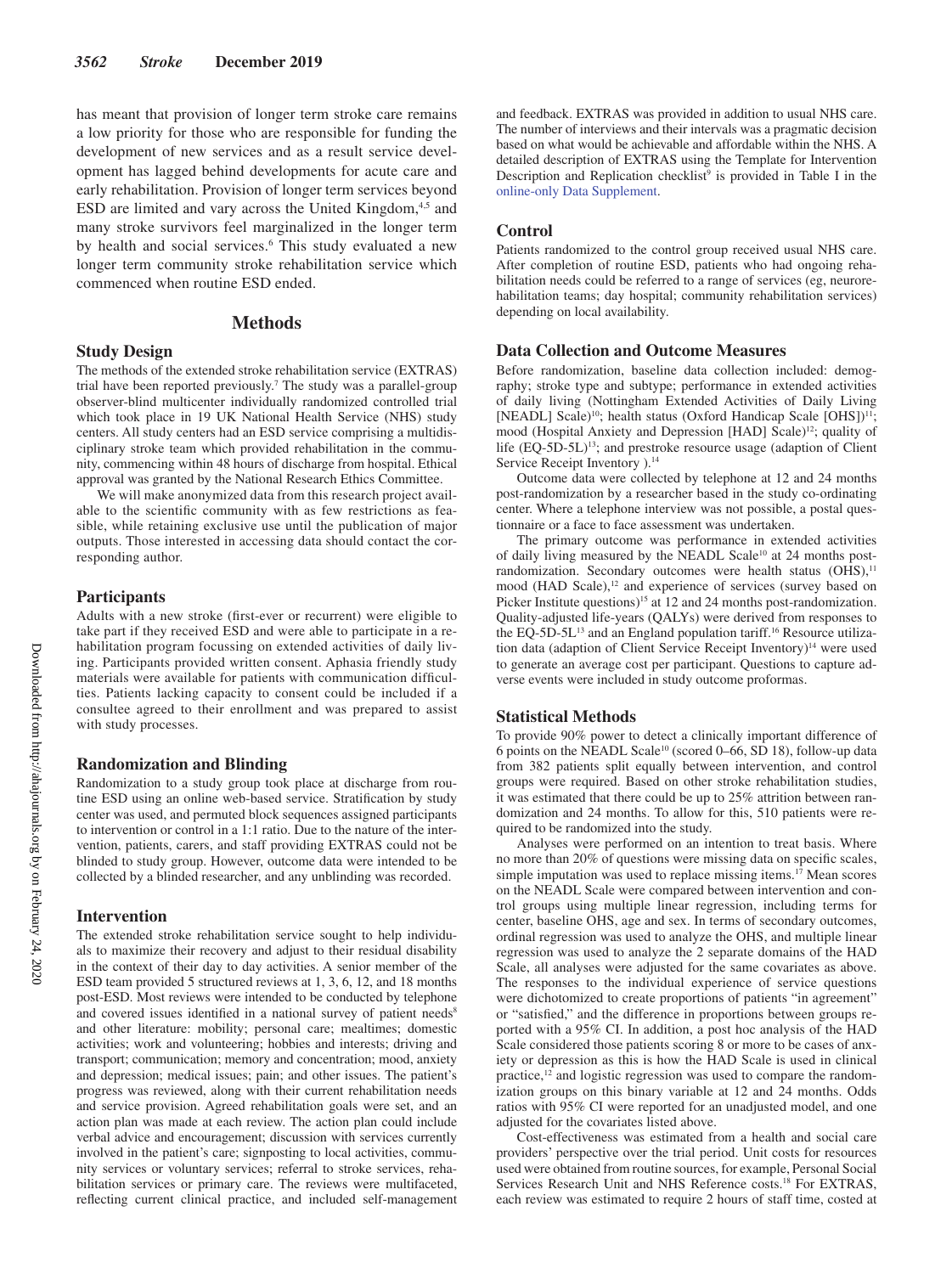£44 (\$64) per hour. Costs in the second year were discounted (3.5%) giving a total EXTRAS cost of £437 (\$632) per patient. Differences in costs were estimated using a general linear model with a gamma distribution adjusting for center, baseline costs, age and sex. In terms of QALYs, linear regression was used to compare intervention and control groups adjusting for center, baseline utility, age and sex. A cost-effectiveness plane was constructed using QALY data.

#### **Results**

Between January 09, 2013 and October 26, 2015, 573 patients were randomized (intervention group n=285, control group n=288). Retention and follow-up are shown in Figure 1. At 24 months, outcome data were available for 450/573 (78.5%) patients. Fifty-five (9.6%) participants died within the study period, and 29 (5.1%) withdrew from the study.

Baseline demography and stroke characteristics are shown in Table 1. The randomization groups were well matched. The median time between stroke and randomization was 72 days.

Adherence to delivery of the EXTRAS reviews was high: 1155/1338 (86%) of expected reviews were completed with 914/1155 (79%) being undertaken by telephone. A physiotherapist conducted 56% of reviews. Other professionals involved were occupational therapists (28%), nurses (8%), speech and language therapists (5%), stroke co-ordinators (1%), and dieticians (1%). Of the 258 patients who received at least 2 reviews, 167 (65%) had all of their reviews conducted by the same reviewer. Full details of the content of EXTRAS reviews will be reported elsewhere.

The mean NEADL Scale scores at prestroke, baseline, 12 and 24 months are shown in Table 2. Patients reported that they undertook most activities before their stroke, but the mean scores at baseline decreased to 39.8 (SD 16.1) in the



#### **Table 1. Demography and Stroke Characteristics**

|                                          | Intervention  | Control       |
|------------------------------------------|---------------|---------------|
| Sex, n (%)                               | $n = 285$     | $n = 288$     |
| Male                                     | 174 (61.1)    | 168 (58.3)    |
| Female                                   | 111 (39.0)    | 120 (41.7)    |
| Age                                      | $n = 285$     | $n = 288$     |
| Median [IQR]                             | 71 [60-77]    | 71 [62-79]    |
| Stroke type, n (%)                       | $n = 285$     | $n = 288$     |
| Cerebral infarct                         | 250 (87.7)    | 253 (87.9)    |
| Intracerebral hemorrhage                 | 30(10.5)      | 29 (10.1)     |
| Subarachnoid hemorrhage                  | 5(1.8)        | 5(1.8)        |
| Unknown                                  | 0             | 1(0.4)        |
| Stroke subtype, n (%)                    | $n = 284$     | $n = 286$     |
| TACS*                                    | 55 (19.4)     | 60(21.0)      |
| PACS <sup>+</sup>                        | 125 (44.0)    | 133 (46.5)    |
| LACS‡                                    | 56 (19.7)     | 44 (15.4)     |
| <b>POCSS</b>                             | 47 (16.6)     | 49 (17.1)     |
| Uncertain                                | 1(0.4)        | 0             |
| First ever stroke, n%                    | $n = 285$     | $n = 288$     |
| Yes                                      | 235 (82.5)    | 227 (78.8)    |
| Duration of hospital stay, d             | $n = 282$     | $n = 286$     |
| Median [IQR]                             | 13.5 [6-33]   | $14[6 - 35]$  |
| Duration of ESD, d                       | $n = 283$     | $n = 285$     |
| Median [IQR]                             | 43 [36-68]    | 43 [31-68]    |
| Time (days) from stroke to randomization | $n = 284$     | $n = 288$     |
| Median [IQR]                             | 73 [48-111.5] | 70 [48-106.5] |
| Baseline Oxford Handicap Scale, n (%)    | $n = 283$     | $n = 285$     |
| No symptoms (0)                          | 9(3.2)        | 8(2.8)        |
| Few symptoms (1)                         | 42 (14.8)     | 43 (15.1)     |
| Symptoms caused some change (2)          | 104 (36.8)    | 95 (33.3)     |
| Symptoms significant change (3)          | 100 (35.3)    | 99 (34.7)     |
| Severe symptoms (4)                      | 18 (6.4)      | 34 (11.9)     |
| Major symptoms (5)                       | 10(3.5)       | 6(2.1)        |

ESD indicates early supported discharge; and IQR, interquartile range.

\*Total anterior circulation stroke.

†Partial anterior circulation stroke.

‡Lacunar stroke.

§Posterior circulation stroke.

intervention group and 39.1 (SD 16.1) in the control group. Thereafter, the mean scores remained very similar over time for those patients remaining in the intervention group and decreased very slightly in the control group. The adjusted difference in means at 24 months (primary outcome analysis) was 1.8 (95% CI,  $-0.7$  to 4.2). As the minimum clinically important difference on the NEADL Scale is 6, the results were not consistent with a meaningful change on this scale.

Figure 2 shows the distribution of OHS scores at 12 and **Figure 1.** Trial profile. **24 months.** At 24 months, the odds of the intervention group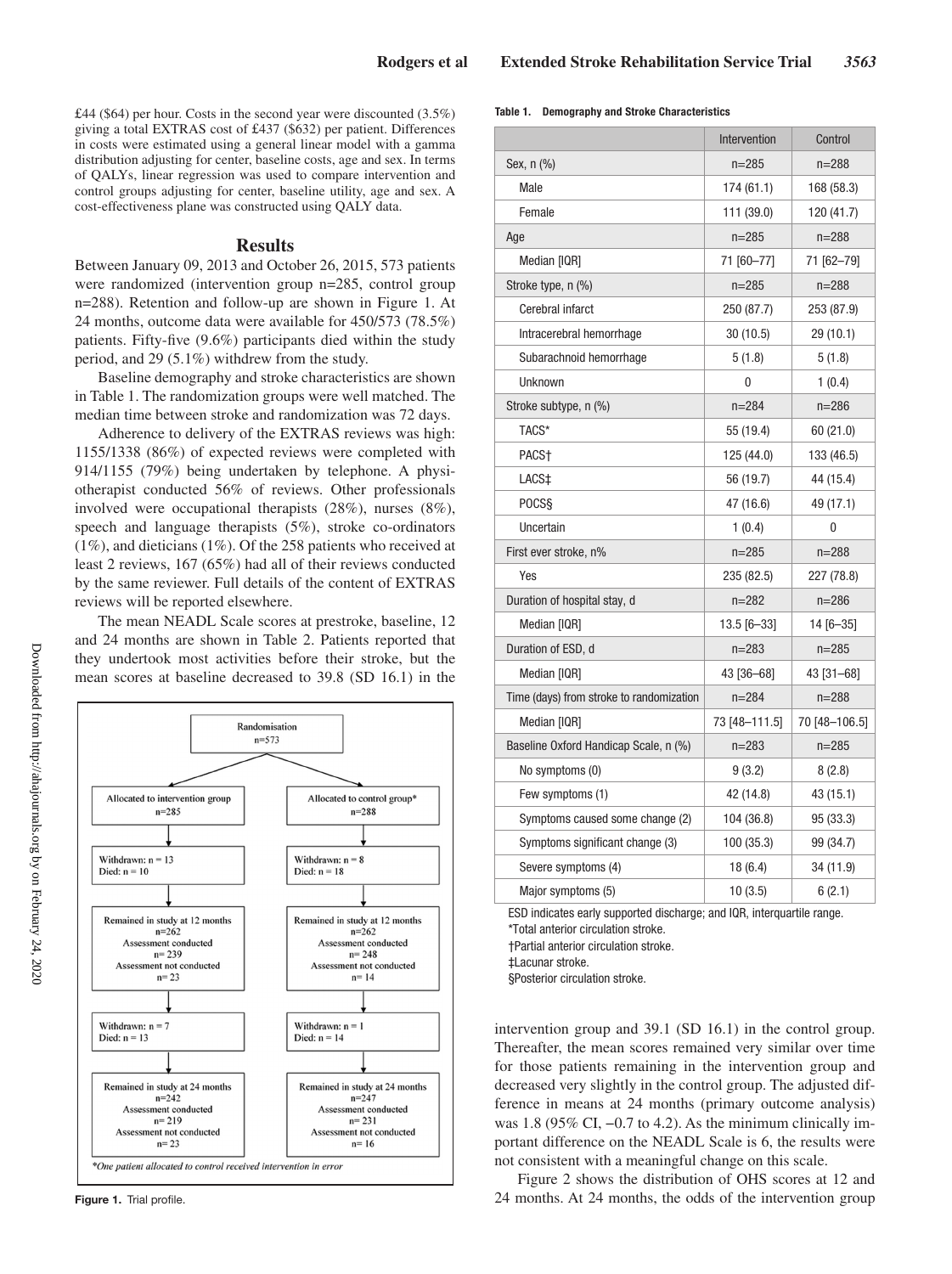| Nottingham Extended Activities of Daily Living Scale Scores |              |              |              |             |                                   |                                                   |
|-------------------------------------------------------------|--------------|--------------|--------------|-------------|-----------------------------------|---------------------------------------------------|
|                                                             | Intervention |              |              | Control     | Difference in Means (I-C; 95% CI) |                                                   |
|                                                             | $\mathsf{n}$ | Mean (SD)    | $\mathsf{n}$ | Mean (SD)   | Unadjusted                        | Adjusted for Center,<br>Baseline OHS, Age and Sex |
| Prestroke                                                   | 285          | 61.0(8.6)    | 288          | 59.7 (10.6) | n/a                               | n/a                                               |
| <b>Baseline</b>                                             | 281          | 39.8 (16.1)  | 282          | 39.1(16.1)  | n/a                               | n/a                                               |
| 12 mo                                                       | 239          | 40.6 (17.7)  | 247          | 38.3 (17.0) | $2.3$ (-0.5 to 5.2)               | $1.5$ (-0.8 to 3.7)                               |
| 24 mo                                                       | 219          | 40.0 (18.1)  | 231          | 37.2(18.5)  | $2.8$ (-0.6 to 6.2)               | $1.8 (-0.7 to 4.2)$                               |
| <b>Hospital Anxiety and Depression Scale Scores</b>         |              |              |              |             |                                   |                                                   |
|                                                             |              | Intervention | Control      |             | Difference in Means (I-C; 95% CI) |                                                   |
|                                                             | $\mathsf{n}$ | Mean (SD)    | $\mathsf{n}$ | Mean (SD)   | Unadjusted                        | Adjusted for Center,<br>Baseline OHS, Age and Sex |
| Anxiety baseline                                            | 282          | 5.7(4.2)     | 285          | 5.6(3.9)    | n/a                               | n/a                                               |
| Anxiety 12 mo                                               | 238          | 5.8(4.3)     | 246          | 6.5(4.7)    | $-0.7$ ( $-1.5$ to 0.0)           | $-0.7$ ( $-1.3$ to 0.0)                           |
| Anxiety 24 mo                                               | 217          | 5.5(4.3)     | 230          | 6.4(4.6)    | $-0.9$ ( $-1.8$ to 0.0)           | $-0.6$ ( $-1.4$ to 0.1)                           |
| Depression baseline                                         | 282          | 5.4(3.8)     | 285          | 5.4(3.7)    | n/a                               | n/a                                               |
| Depression 12 mo                                            | 239          | 5.7(4.3)     | 247          | 6.5(4.2)    | $-0.8$ ( $-1.6$ to 0.0)           | $-0.7$ ( $-1.5$ to 0.0)                           |
| Depression 24 moo                                           | 217          | 5.9(4.3)     | 230          | 6.7(4.6)    | $-0.8$ ( $-1.5$ to $-0.1$ )       | $-0.7$ ( $-1.4$ to 0.0)                           |
| Hospital Anxiety and Depression Scale Caseness Category     |              |              |              |             |                                   |                                                   |
|                                                             |              | Intervention | Control      |             | Odds Ratio (I/C; 95% CI)          |                                                   |
|                                                             | n            | Case%        | $\mathsf{n}$ | Case%       | Unadjusted                        | Adjusted for center, OHS,<br>Age and Sex          |
| Anxiety baseline                                            | 282          | 28           | 285          | 29          | n/a                               | n/a                                               |
| Anxiety 12 mo                                               | 238          | 34           | 246          | 39          | $0.79$ (0.55 to 1.15)             | $0.83$ (0.55 to 1.25)                             |
| Anxiety 24 mo                                               | 217          | 28           | 230          | 38          | 0.62 (0.41 to 0.92)               | 0.64 (0.41 to 0.99)                               |
| Depression baseline                                         | 282          | 24           | 285          | 26          | n/a                               | n/a                                               |
| Depression 12 mo                                            | 239          | 29           | 247          | 40          | 0.61 (0.42 to 0.89)               | 0.59(0.39 to 0.90)                                |
| Depression 24 mo                                            | 217          | 34           | 230          | 39          | $0.80$ (0.55 to 1.18)             | 0.81 (0.52 to 1.24)                               |

|  | Table 2. Comparison of Performance in Nottingham Extended Activities of Daily Living (NEADL Scale) and Mood (HAD Scale) |  |  |  |  |
|--|-------------------------------------------------------------------------------------------------------------------------|--|--|--|--|
|--|-------------------------------------------------------------------------------------------------------------------------|--|--|--|--|

HAD indicates Hospital Anxiety and Depression; and OHS, Oxford Handicap Scale.

being in worse health was 0.7× as high than for control patients (95% CI, 0.5 to 1.0). The comparison at 12 months was similar.

The mean anxiety and depression HAD Scale scores were lower for those in the intervention group at 12 and 24 months, but the 95% CI for the difference in scores included zero. However, the post hoc caseness analysis found that in the intervention group, there were significantly fewer cases of depression at 12 months (29% intervention group versus 40% control group) and significantly fewer cases of anxiety at 24 months (28% intervention group versus 38% control group; Table 2).

For 4of the 19 aspects of care examined in the experience of services survey at 24 months, the 95% CI for the differences in percentage "in agreement" or "satisfied" between the groups did not cover the value zero. These were "staff treated you with dignity and respect," "staff met your needs," "overall satisfaction," and "help with mobility." These data indicate that patients in the intervention group appeared to be more satisfied with these aspects of care (Table II in the [online-only](https://www.ahajournals.org/doi/suppl/10.1161/STROKEAHA.119.024876) [Data Supplement\)](https://www.ahajournals.org/doi/suppl/10.1161/STROKEAHA.119.024876).

Differences in EQ-5D-5L utilities, QALYs and costs are shown in Table 3. UK Sterling  $(f)$  were converted to US Dollars (\$) using the purchasing power parities rates for 2017 ( $£1=USD$  1.447).<sup>19</sup> Patients in the intervention group experienced 0.07 (95% CI, 0.01 to 0.12) additional QALYs. The mean cost of resource utilization was lower in the intervention group: −£311 (−\$450 [95% CI, −£3292 to £2787; −\$4764 to \$4033). Cost savings were predominantly in social care rather than health care. Figure 3 shows the cost-effectiveness plane and demonstrates that there is a 68% chance that EXTRAS is cost saving. At the current NHS standard of willingness to pay £20 000 (\$28 940) per QALY, there was a 90% probability that the EXTRAS intervention is cost-effective.

No association was found between the effectiveness of the intervention and prestroke OHS score, baseline NEADL Scale score and time in organized stroke care (defined as time as an inpatient and time in ESD) which were prespecified exploratory analyses (Figures IA through IC in the [online-only Data](https://www.ahajournals.org/doi/suppl/10.1161/STROKEAHA.119.024876) [Supplement](https://www.ahajournals.org/doi/suppl/10.1161/STROKEAHA.119.024876)).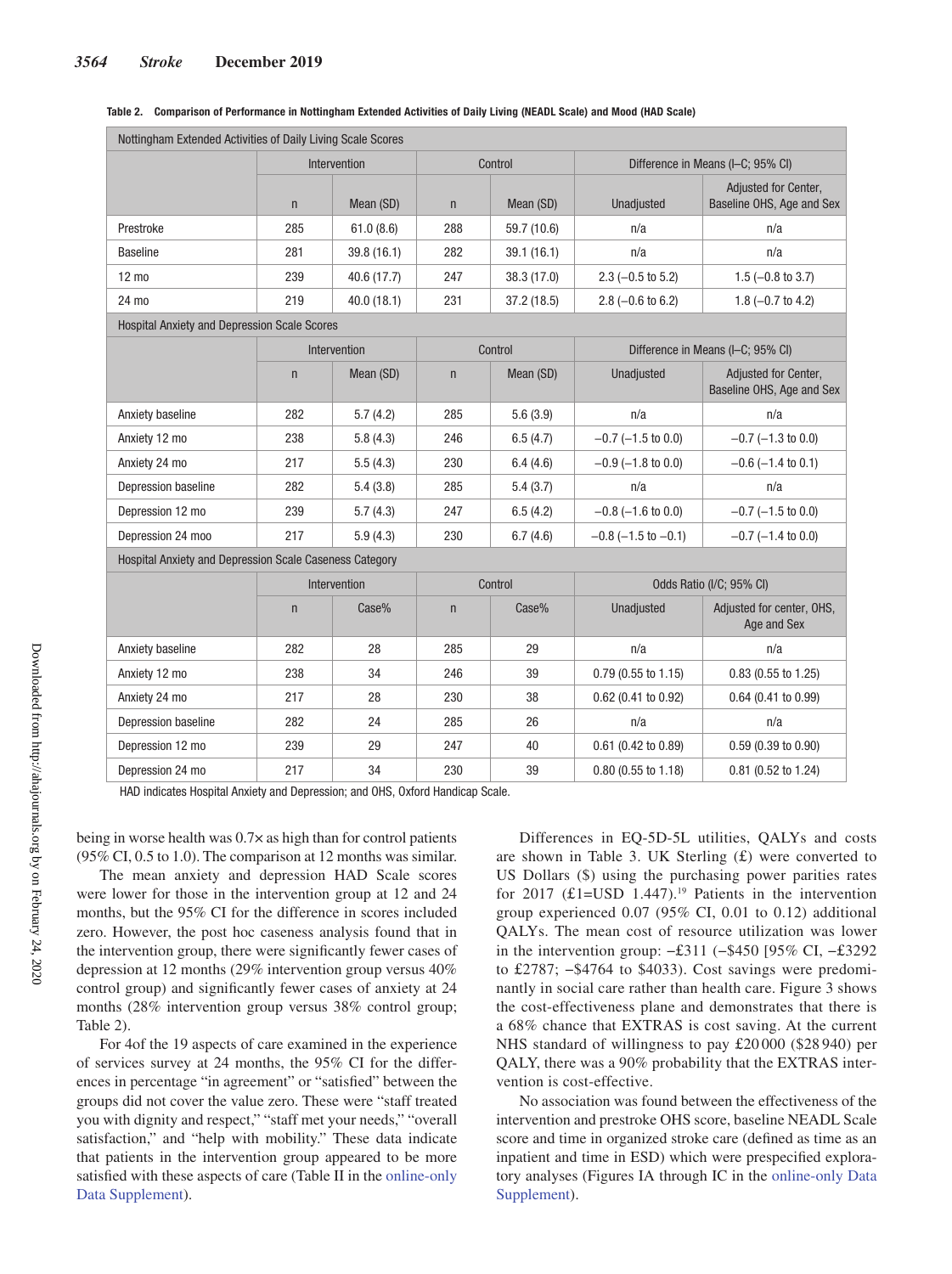

**Figure 2.** Distribution of Oxford Handicap Scale (OHS) scores. **A**, At 12 mo. **B**, At 24 mo.

At 12 months, telephone or face to face outcome assessments were conducted for 212 patients in the intervention group and 204 in the control group. The remainder were undertaken by post. The outcome assessor reported that they were unmasked for 37/212 (17.4%) intervention group participants and 7/204 (3.4%) in the control group. At 24 months, these figures were 17/195 (8.7%) and 2/186 (1.1%) respectively.

Serious adverse events were reported for 125/285 (43.9%) patients in the intervention group (total 250 events) and 130/288 (45.1%) patients in the control group (total 254 events). There were no significant differences in number of events per patient between the randomization groups.

# **Discussion**

The extended stroke rehabilitation service (EXTRAS) did not improve stroke patients' performance in extended activities of daily living when compared with usual care. However, there were fewer cases of anxiety and depression in the intervention group, and patients in the intervention group were more satisfied with some aspects of their care. Although there is no evidence of a treatment effect on the primary outcome, the cost-effectiveness analyses are consistent with EXTRAS

|                                                                                     | Intervention Mean (95% CI) n=235 | Control Mean (95% CI) n=259 | Adjusted Difference* EXTRAS Minus<br>Usual Care Mean (95% CI) |  |  |
|-------------------------------------------------------------------------------------|----------------------------------|-----------------------------|---------------------------------------------------------------|--|--|
| Costs                                                                               |                                  |                             |                                                               |  |  |
| Health care                                                                         | £5667 (3175 to 8711)             | £5943 (4839 to 6495)        | £963 (-160 to 2087)                                           |  |  |
|                                                                                     | \$8200 (4594 to 12605)           | \$8600 (7002 to 9398)       | \$1394 (-232 to 3020)                                         |  |  |
| Social care                                                                         | £7708 (5998 to 11077)            | £9656 (7797 to 11514)       | $-£1788 (-4381 to 806)$                                       |  |  |
|                                                                                     | \$11154 (8679 to 16028)          | \$13972 (11 282 to 16 661)  | $-$ \$2587 ( $-$ 6339 to 1166)                                |  |  |
| Intervention                                                                        | £437                             | $\cdots$                    | £437                                                          |  |  |
|                                                                                     | \$632                            |                             | \$632                                                         |  |  |
| Total                                                                               | £13375 (11381 to 15369)          | £15599 (12018 to 19180)     | $-£311 (-3392 to 2787)$ <sup>+</sup>                          |  |  |
|                                                                                     | \$19354 (16468 to 22 239)        | \$22 572 (17 390 to 27 754) | $-$ \$450 ( $-$ 4908 to 4031)                                 |  |  |
| EQ-5D-5L                                                                            |                                  |                             |                                                               |  |  |
| <b>Baseline</b>                                                                     | $0.60$ (0.56 to 0.63)            | $0.60$ (0.55 to 0.62)       | $0.01$ (NA)                                                   |  |  |
| Utility year 1                                                                      | $0.58$ (0.54 to 0.62)            | $0.52$ (0.48 to 0.56)       | 0.05(0.00 to 0.09)                                            |  |  |
| Utility year 2                                                                      | $0.53$ (0.49 to 0.58)            | $0.48$ (0.44 to 0.53)       | $0.04$ (0.01 to 0.07)                                         |  |  |
| <b>Total as OALY</b>                                                                | 1.12 (1.06 to 1.19)              | 1.04 (0.98 to 1.10)         | $0.07$ (0.01 to 0.12)                                         |  |  |
| Mean net benefit at £20000 (\$28940) willingness to pay for QALY                    |                                  |                             | £1711 (\$2476)                                                |  |  |
| Mean cost-effectiveness ratio                                                       |                                  |                             |                                                               |  |  |
| On average EXTRAS dominates usual care                                              |                                  |                             |                                                               |  |  |
| Probability of being cost-effective at £20000 (\$25600) willingness to pay per QALY |                                  |                             | 90%                                                           |  |  |
| Probability that EXTRAS is cost saving                                              |                                  |                             | 68%                                                           |  |  |
|                                                                                     |                                  |                             |                                                               |  |  |

**Table 3. Costs, EQ-5D-5L Utilities, and QALYs**

EXTRAS indicates extended stroke rehabilitation service; and QALY, quality-adjusted life-years.

\*Age, sex, baseline utility/costs, standard errors clustered by site.

†Totals subject to estimation differences.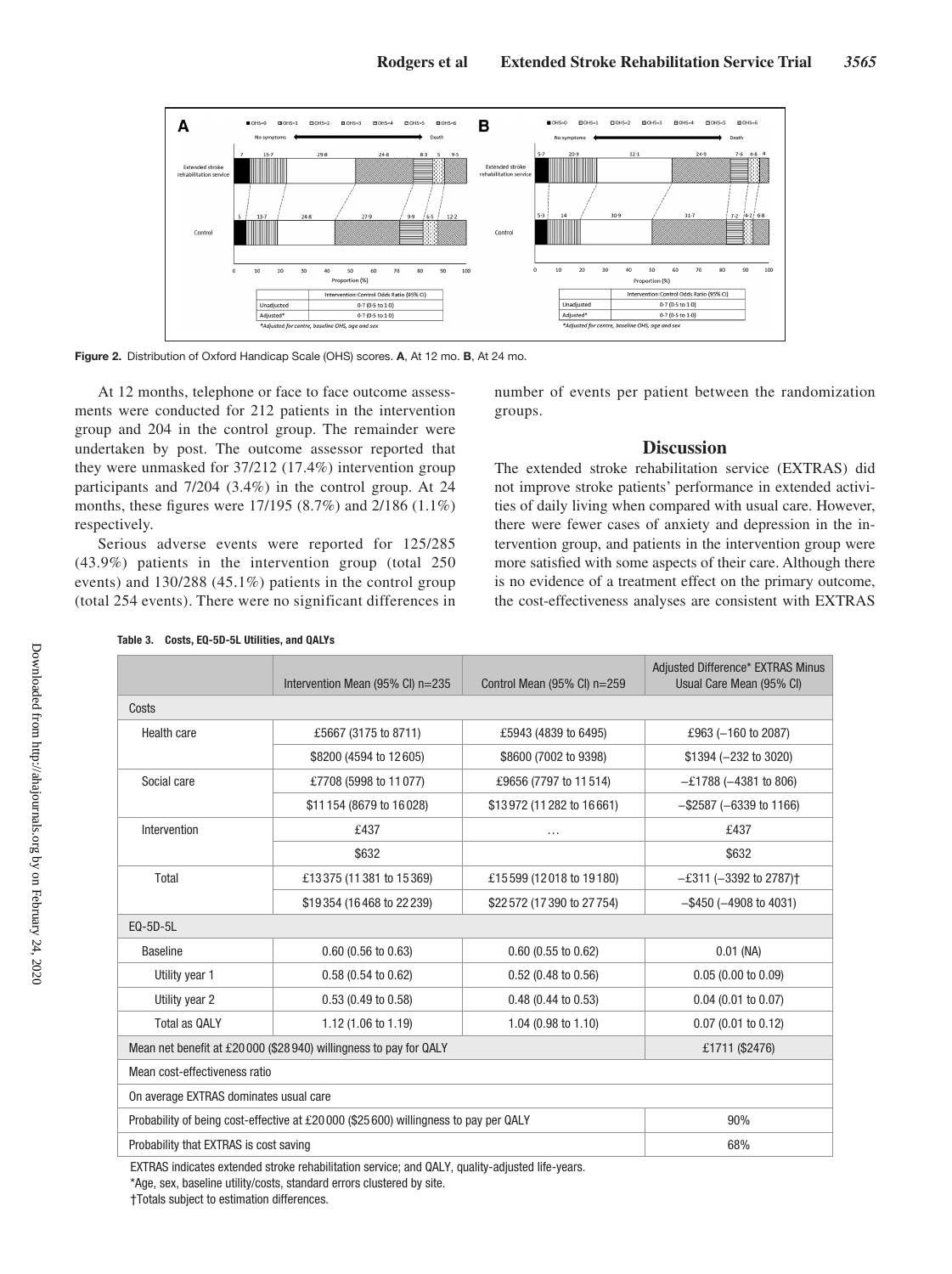

**Figure 3.** Cost-effectiveness plane. QALYs indicates quality-adjusted life-years.

being associated with cost saving and health-related quality of life gain. One explanation of this finding is that the EQ-5D-5L captured wider impacts of EXTRAS than the NEADL Scale. The Nottingham EADL scale measures performance in extended activities of daily living, for example, mobility, household chores. The EQ-5D-5L is broader covering: mobility, self-care, usual activities, pain/discomfort, and anxiety/ depression.

Divergent results for primary outcome and health economic analyses have been reported in other settings,<sup>20</sup> but we are not aware of any stroke rehabilitation trials which have reported this combination of findings. In clinical trials, the primary outcome is chosen as it is believed to be the outcome of greatest importance. Our intervention sought to improve performance in activities of daily living, and it did not. Secondary outcomes are used to evaluate additional effects of an intervention which may be related to the primary question or other hypotheses. These effects are also important, but secondary outcome results in the context of a neutral primary outcome are generally regarded as hypothesis-generating rather than hypothesis testing. Nevertheless, our findings suggest that the intervention may have improved health-related quality of life, mood, and aspects of satisfaction with services. In hindsight, performance in extended activities of daily living may not have been the best primary outcome measure for the EXTRAS trial as this was only one component of recovery after stroke which the intervention sought to improve. A more global measure of health-related quality of life or societal participation would have been a good alternative.

EXTRAS reviews offered stroke survivors regular preplanned contact with a stroke specialist, who was part of a multidisciplinary team, who knew about their stroke journey. Although this trial was undertaken in the United Kingdom, the EXTRAS intervention could be used in any healthcare setting which provides ESD. Stroke survivors had the opportunity to discuss their achievements and concerns and to set goals and agree action points for ongoing issues. The reviewer supported them to reflect on their situation and to be realistic about their progress and expectations as well as to become more knowledgeable about stroke and the help which was and was not available. Self-management was an important part of the intervention as we sought to improve the stroke survivor's knowledge, skills, and confidence to manage their condition. It is, therefore, perhaps, not surprising that benefits were seen in terms of wellbeing, mood and satisfaction with services rather than physical activities.

A number of studies have identified that stroke survivors have a wide range of longer term physical, psychological, and social needs.4,6,8 Trials which evaluated interventions seeking to address either single or multiple needs have used a range of approaches and outcomes, and are of variable quality. Individual community-based rehabilitation studies and subsequent meta-analyses have been largely neutral across a range of interventions and outcomes. Few studies included a health economic evaluation, and QALYs have rarely been reported.<sup>21,22</sup>

When designing the EXTRAS trial in 2010, we were encouraged by the results of a 2003 Cochrane review (14 trials, 1617 participants) which reported that therapy-based services (excluding ESD services) provided to patients with stroke soon after discharge from hospital reduced the odds of a poor outcome (OR, 0.72 [95% CI, 0.57 to 0.92]) and increased performance in personal activities of daily living compared to usual care.23 However, a 2008 Cochrane review (5 trials, 487 participants) found inconclusive evidence that similar interventions provided one year or more after stroke were effective.<sup>24</sup>

Our intervention went beyond trying to improve performance in extended activities of daily living as we sought to address the full range of long-term needs experienced by stroke survivors, and therefore EXTRAS has some similarities to the interventions provided by stroke liaison workers who are healthcare workers or volunteers who provide education, social support, and liaison with services. A 2010 Cochrane review (16 studies, 4759 participants) found no benefit in terms of perceived health, mood, activities or participation.25 As with EXTRAS, intervention participants were more satisfied with some aspects of service provision. Patients with mild to moderate disability (Barthel ADL score 15-19) who were supported by a stroke liaison worker were reported to have reduced death and disability (odds ratio, 0.62 [95% CI, 0.44 to 0.87]).

The LoTS (Longer Term Stroke) Care trial was published after the start of the EXTRAS trial.<sup>21</sup> This large cluster RCT evaluated a system of care where stroke coordinators, who were community-based health care professionals with experience in stroke care, were trained to follow a structured assessment and treatment action plan working with patients and carers after hospital discharge. No improvement in outcomes was seen for patients or carers in the intervention group compared with usual care and health, and social care costs were similar between both randomization groups.

Self-management interventions seek to encourage people with chronic conditions to take an active part in their own care, and this was one of the components of EXTRAS. Approaches to self -management include: problem-solving; goal setting; decision making; self-monitoring; and coping with the condition. Self-management programmes seek to improve self-efficacy which is "the belief we have in our own abilities, specifically our ability to meet the challenges ahead of us, and complete a task successfully."26 A 2016 Cochrane review of self-management programmes for people with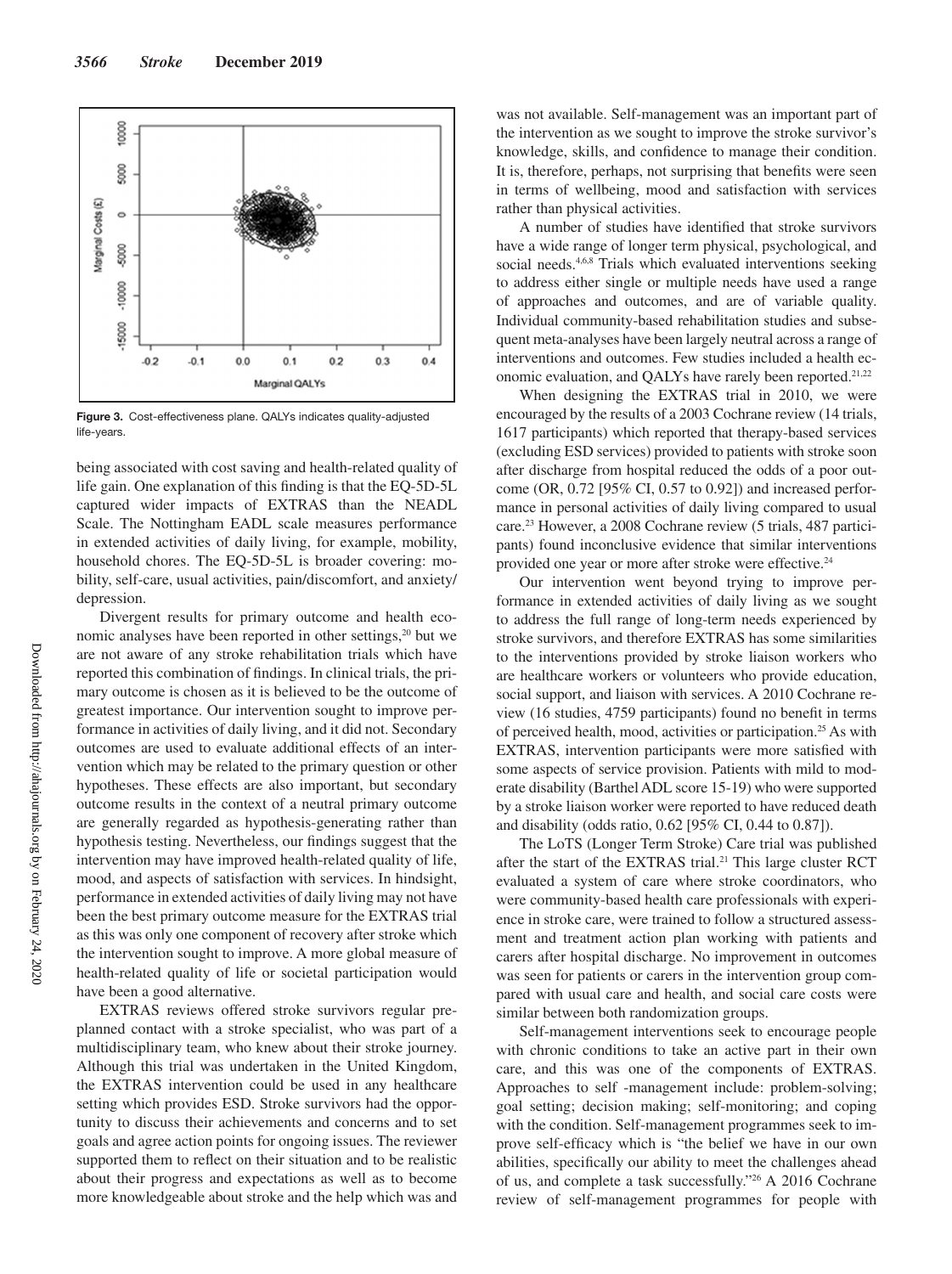stroke (14 studies, 1863 participants) reported that these programs improved quality of life (standardized mean difference random effects,  $0.34$  [95% CI, 0.05 to 0.62]) and improved self-efficacy (standardized mean difference random effects, 0.33 [95% CI, 0.04 to 0.61]), but they had no impact on activities of daily living or mood.<sup>27</sup>

The EXTRAS trial is one of the largest randomized controlled trials of a new community stroke service undertaken to date. All participants received stroke unit and ESD care before participating in the trial, in accordance with best practice. One of the strengths of the study is the completeness and quality of the data. Follow-up levels were high at all assessment points with low levels of missing data.

One potential criticism is that reviews were primarily undertaken by telephone. Telephone reviews were selected not only because they were more affordable, but also because they were likely to be less disruptive to a participant's daily routine than a clinic visit. We did not use video or more sophisticated technology, as many participants would have not had access or experience in using them. As EXTRAS reviews were undertaken by telephone; we felt that it was important that they were undertaken by a stroke specialist with experience in community rehabilitation who knew the patient, who had expertise in goal setting, and detailed knowledge of local services. Reviewers were able to seek support and advice from other members of the ESD team. However, another potential criticism is that the study did not include a third randomization group to determine if nonspecialist support and reassurance could have resulted in similar improvements to mood and quality of life seen in the EXTRAS intervention group.

Participants in the control group received usual care post-ESD. Usual care is not standardized and, therefore, the care received by participants in the control group will have varied. Studies consistently report that patients with stroke receive very little longer term rehabilitation.<sup>6,28,29</sup>

Further research to develop and evaluate community services to meet the long-term and ongoing needs of stroke survivors, and carers is needed. In particular, longer term interventions to improve performance in extended activities of daily living. It will also be important to understand the mechanisms by which quality of life is improved, and costs are reduced by provision of preplanned intermittent longer term specialist review.

#### **Conclusions**

EXTRAS did not significantly improve stroke survivors' performance in extended activities of daily living. However, given the impact upon costs and QALYS, EXTRAS may be an affordable approach to providing ongoing specialist stroke care beyond ESD.

# **Acknowledgments**

We would like to thank the following for their contribution to this research project: patients and carers who participated; staff at the National Health Service study centers who facilitated the research including recruiting and treating participants; the National Institute for Health Research Stroke Research Network and National Institute for Health Research Clinical Research Network: Stroke; staff at Newcastle University who assisted with the delivery of the study.

# **Sources of Funding**

The National Institute for Health Research Health Technology Assessment Programme funded this trial. The views and opinions expressed here are those of the authors, and do not necessarily reflect those of the Health Technology Assessment programme, National Institute for Health Research, National Health Service or Department of Health.

#### **Disclosures**

H. Rodgers declares fees from Bayer during this research project. G.A. Ford declares fees from AstroZeneca, Bayer, Medtronic, Pfizer, Pulse Therapeutics, Stryker and Amgen; grants from Daiichi Sankyo, Medtronic and Pfizer, during this research project. The other authors report no conflicts.

#### **References**

- 1. Stroke Association. *State of the Nation. Stroke Statistics*. Stroke Association; 2018.
- 2. Langhorne P, Baylan S; Early Supported Discharge Trialists. Early supported discharge services for people with acute stroke. *Cochrane Database Syst Rev*. 2017;7:CD000443
- 3. Stroke Unit Trialists Collaboration. Organised inpatient (stroke unit) care for stroke. *Cochrane Database Syst Rev*. 2013:CD000197
- 4. Care Quality Commission. *Supporting Life After Stroke. A Review of Services for People Who Have Had a Stroke and their Carers*; 2011.
- 5. Royal College of Physicians. *Sentinal Stroke National Audit Programme (SSNAP) Post-Acute Organisational Audit Phase 1: Post-Acute Stroke Service Commissioning Audit*. 2015.
- 6. Pindus DM, Mullis R, Lim L, Wellwood I, Rundell AV, Abd Aziz NA, et al. Stroke survivors' and informal caregivers' experiences of primary care and community healthcare services - A systematic review and meta-ethnography. *PLoS One.* 2018;13:e0192533. doi: 10.1371/journal. pone.0192533
- 7. Rodgers H, Shaw L, Cant R, Drummond A, Ford GA, Forster A, et al. Evaluating an extended rehabilitation service for stroke patients (EXTRAS): study protocol for a randomised controlled trial. *Trials.* 2015;16:205. doi: 10.1186/s13063-015-0704-3
- 8. McKevitt C, Fudge N, Redfern J, Sheldenkar A, Crichton S, Rudd AR, et al. Self-reported long-term needs after stroke. *Stroke.* 2011;42:1398– 1403. doi: 10.1161/STROKEAHA.110.598839
- 9. Hoffmann TC, Glasziou PP, Boutron I, Milne R, Perera R, Moher D, et al. Better reporting of interventions: template for intervention description and replication (TIDieR) checklist and guide. *BMJ.* 2014;348:g1687. doi: 10.1136/bmj.g1687
- 10. Nouri F, Lincoln N. An extended activities of daily living scale for stroke patients. *Clin Rehabil*. 1987;1:301–305.
- 11. Bamford JM, Sandercock PA, Warlow CP, Slattery J. Interobserver agreement for the assessment of handicap in stroke patients. *Stroke.* 1989;20:828. doi: 10.1161/01.str.20.6.828
- 12. Zigmond AS, Snaith RP. The hospital anxiety and depression scale. *Acta Psychiatr Scand.* 1983;67:361–370. doi: 10.1111/j.1600-0447. 1983.tb09716.x
- 13. Herdman M, Gudex C, Lloyd A, Janssen M, Kind P, Parkin D, et al. Development and preliminary testing of the new five-level version of EQ-5D (EQ-5D-5L). *Qual Life Res.* 2011;20:1727–1736. doi: 10.1007/s11136-011-9903-x
- 14. Patel A, Knapp M, Evans A, Perez I, Kalra L. Training care givers of stroke patients: economic evaluation. *BMJ.* 2004;328:1102. doi: 10.1136/bmj.328.7448.1102
- 15. The Picker Institute. Available at: [https://www.picker.org/working-with](https://www.picker.org/working-with-us/surveys/)[us/surveys/](https://www.picker.org/working-with-us/surveys/). Accessed October 30, 2018.
- 16. Devlin NJ, Shah KK, Feng Y, Mulhern B, van Hout B. Valuing healthrelated quality of life: An EQ-5D-5L value set for England. *Health Econ.* 2018;27:7–22. doi: 10.1002/hec.3564
- 17. Peyre H, Leplège A, Coste J. Missing data methods for dealing with missing items in quality of life questionnaires. A comparison by simulation of personal mean score, full information maximum likelihood, multiple imputation, and hot deck techniques applied to the SF-36 in the French 2003 decennial health survey. *Qual Life Res.* 2011;20:287–300. doi: 10.1007/s11136-010-9740-3
- 18. Curtis L, Burns B. Unit costs of health and social care 2017. Available at: <https://www.pssru.ac.uk/project-pages/unit-costs/unit-costs-2017/>. Accessed October 30, 2018.